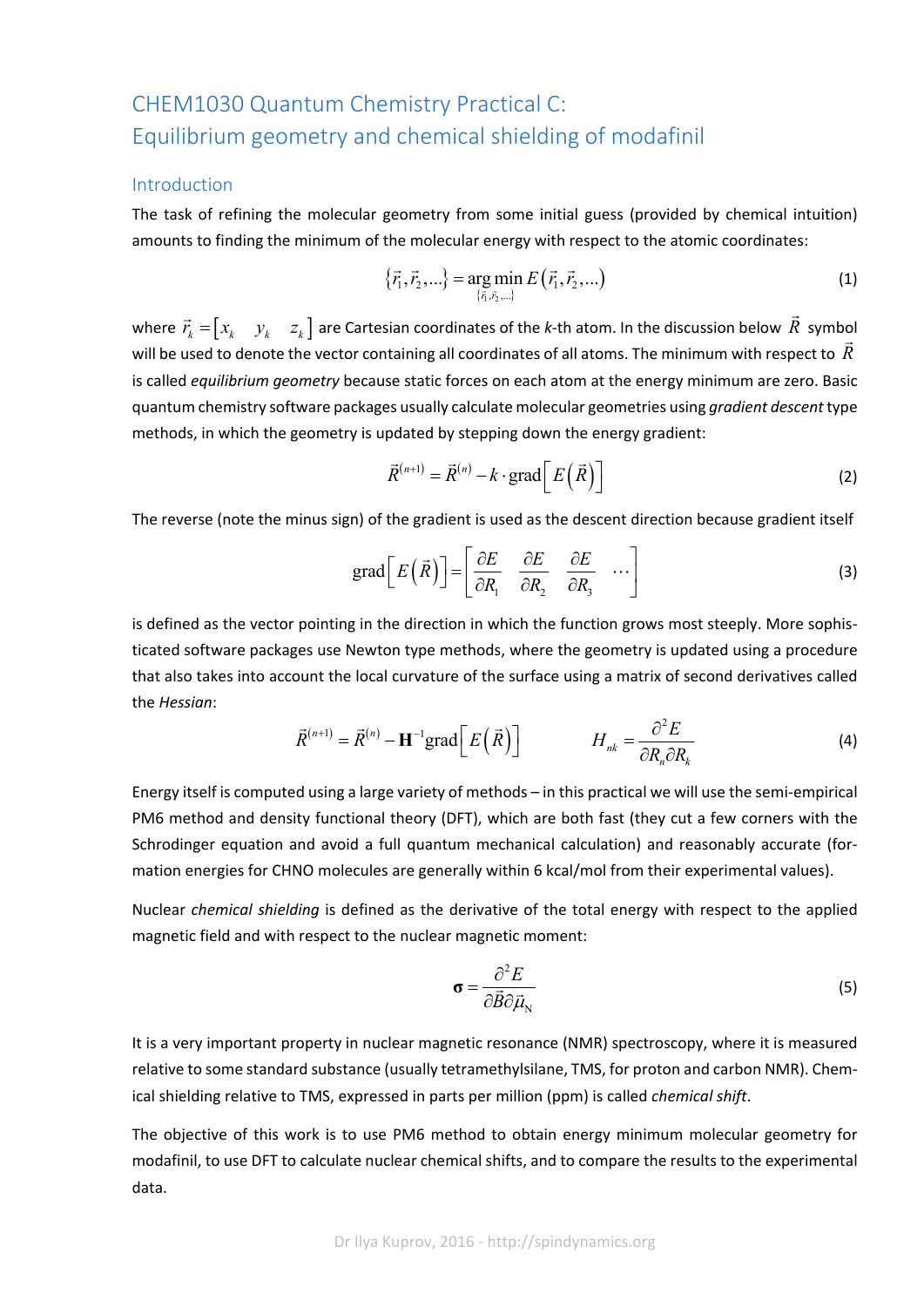## Geometry specification and optimization

1. Launch GaussView (Start/All Programs/GaussView 5.0/GaussView). The following windows will appear:



The left one is the *control window* (file load and save operations, calculation options, tool selec‐ tors, *etc.*) and the right one is the *canvas*, on which the molecule is drawn.

Click once in the middle of the canvas window. A methane molecule would appear. Click once on any of the hydrogens. Methane would be transformed into ethane. By selecting different atoms and groups in the control window and clicking on various parts of the molecule in the canvas, a variety of structures may be drawn. Use bond length, bond angle and dihedral angle buttons in the control window to refine your drawings.

Molecular structure drawing functionality in GaussView is quite intuitive – as a practical exercise, try drawing an ethanol molecule and changing various aspects of its geometry, deleting and re‐adding atoms and adding various substituents in place of the hydro‐ gen atoms. Make sure you are comfortable with struc‐ ture drawing before moving on to the next step.

2. Open a new canvas window in GaussView (*File / New / Create Molecule Group*) and draw the modafinil mol‐ ecule. This will take considerable effort – real mole‐ cules are more crowded in 3D space than their stick representations suggest.

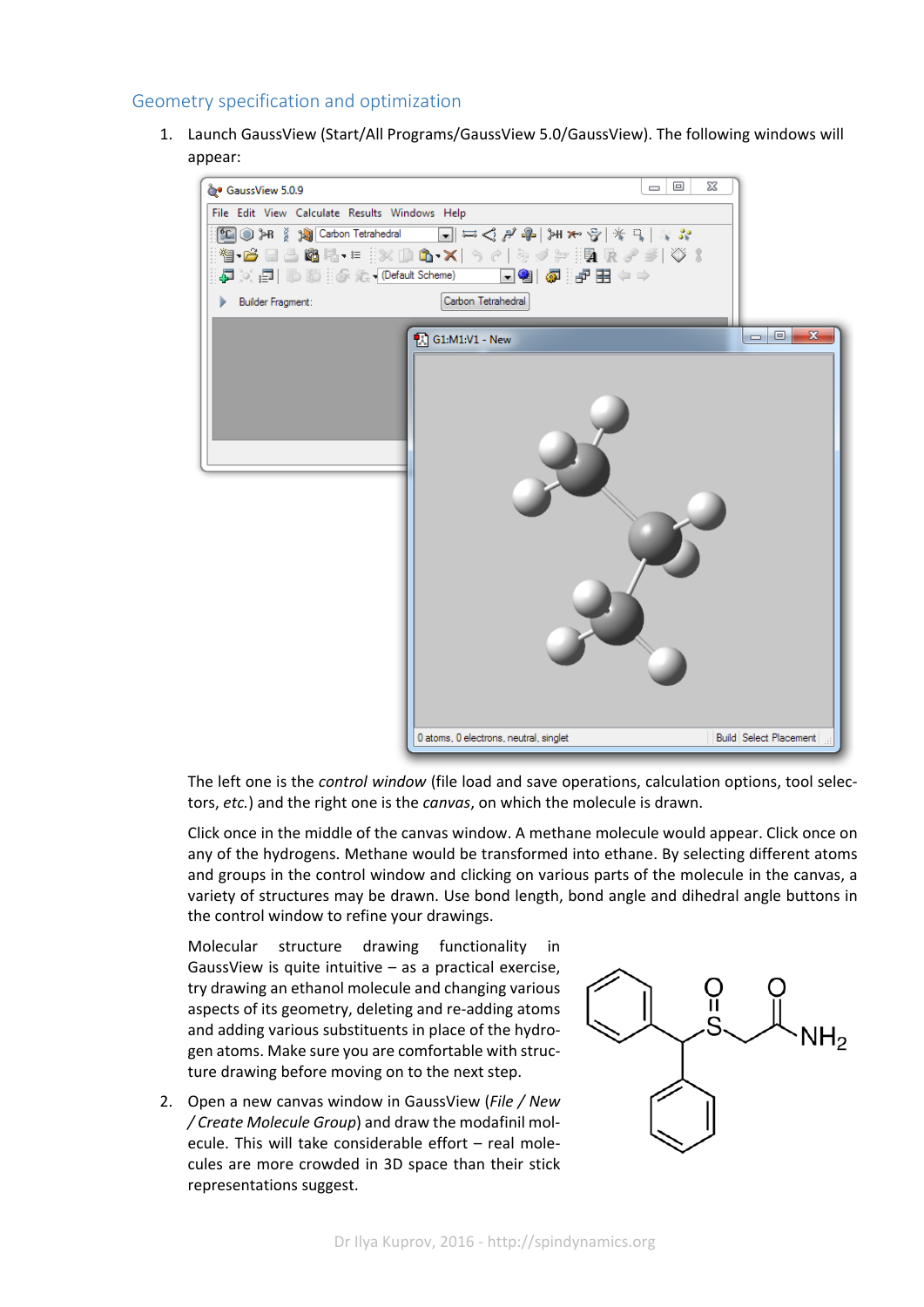

- 3. Perform molecular geometry optimization using PM6 method in vacuum: launch Gaussian inter‐ active job setup window (*Menu / Calculate / Gaussian Calculation Setup*), select *Optimization* in the *Job Type* tab, in the *Method* tab set method to *Ground State Semi‐Empirical Default Spin PM6*, then click *Submit* button. The program will ask you for the name of the calculation output ("log") file. Choose an easily recognizable file name and some reasonable location, for example Desktop. Let Gaussian calculation run its course. If Gaussian returns an error, check for atom colli‐ sions and invalid valences in the structure you have drawn.
- 4. Open the log file in GaussView (tick the *Read In‐ termediate Geometries* box in the file open win‐ dow) and inspect the resulting molecular geome‐ tries – there would be a few dozen, starting from the geometry you have provided and ending with the energy minimum geometry. Then click *Menu / Results / Optimization* and inspect the energy and the gradient curves produced by the optimi‐ zation process. Both the energy and the gradient curve should be decaying.
- 5. Inspect the final geometry and comment on the geometry changes that occur during the energy optimization process. Choose five or six common bond types and plot your calculated bond lengths (measure them on the optimized geometry) against the corresponding bond length in the crystallographic structure of modafinil



(*modafinil.cif* file), which is available on Blackboard. Make a conclusion on the practical accuracy of the semi‐empirical methods for molecular structure refinement.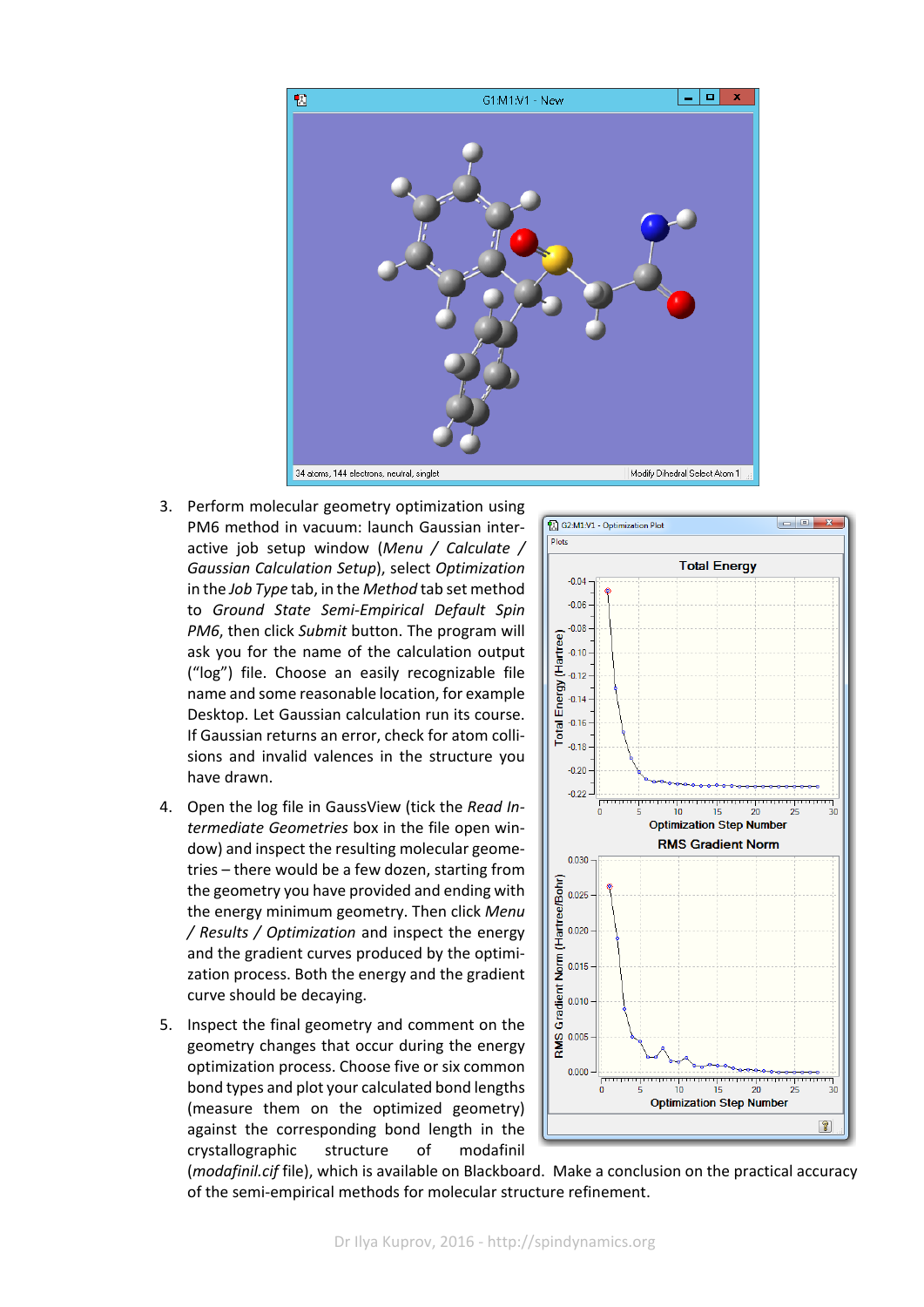## Chemical shielding calculation

Open the geometry optimization log from the previous section and scroll GaussView geometry window to the last geometry. Open the interactive job setup window (*Menu / Calculate / Gaussian Calculation Setup*). Click on the *Method* tab and select *Ground State DFT Default Spin B3LYP* asthe calculation method. Set the basis set to *cc‐pVDZ*.

| Ð                                            |                                                                     |                          |                                     | G1:M1:V1 - Gaussian Calculation Setup      |              |            |        |              |           |                        | $\times$ |
|----------------------------------------------|---------------------------------------------------------------------|--------------------------|-------------------------------------|--------------------------------------------|--------------|------------|--------|--------------|-----------|------------------------|----------|
| Title:<br>Keywords:<br>Charge/Mult.:         | 0 <sub>1</sub>                                                      |                          |                                     | # nmr=giao b3lyp/cc-pvdz geom=connectivity |              |            |        |              |           |                        |          |
| Job Type                                     | Method                                                              | Title                    | Link 0                              | General                                    | Guess        | <b>NBO</b> | PBC    | Solvation    | Add. Inp. |                        |          |
| Method:<br><b>Basis Set:</b><br>Charge:<br>O | <b>Ground State</b><br>$\checkmark$<br>Spin:<br>Use sparse matrices | νI<br>cc-pVDZ<br>Singlet | DFT<br>$\checkmark$<br>$\checkmark$ | $\checkmark$                               | Default Spin |            | vl     | <b>B3LYP</b> | v         | Multilayer ONIOM Model |          |
| Additional Keywords:                         |                                                                     |                          |                                     |                                            |              |            |        |              |           | Update                 |          |
| Scheme:                                      | (Unnamed Scheme)                                                    |                          |                                     |                                            |              |            |        |              |           | $\vee$                 | 嚁        |
| Submit                                       | Quick Launch                                                        |                          | Cancel                              |                                            | Edit         |            | Retain |              | Defaults  | <b>Help</b>            |          |

Then select *NMR* and *GIAO Method* in the *Job Type* field.

| <b>NMR</b><br>$\checkmark$<br>GIAO Method<br>v |        |
|------------------------------------------------|--------|
|                                                |        |
|                                                |        |
| Compute spin-spin couplings (for all atoms)    |        |
| NMR=mixed                                      |        |
|                                                |        |
|                                                |        |
|                                                |        |
|                                                |        |
|                                                |        |
|                                                |        |
|                                                |        |
|                                                |        |
| Additional Keywords:                           | Update |

Click the *General* tab and tick the *Additional Print* box. Click the *Submit* button at the bottom of the win‐ dow, specify log file name and location and let the calculation run its course. When the calculation fin‐ ishes, open the log file with GaussView. Go to *Menu / Results / NMR* and set the reference to *TMS B3LYP*. Record the theoretical chemical shifts and compare them to the experimental data (http://www.wmich.edu/cas/experts/docs/2011posters/modafinil.pdf).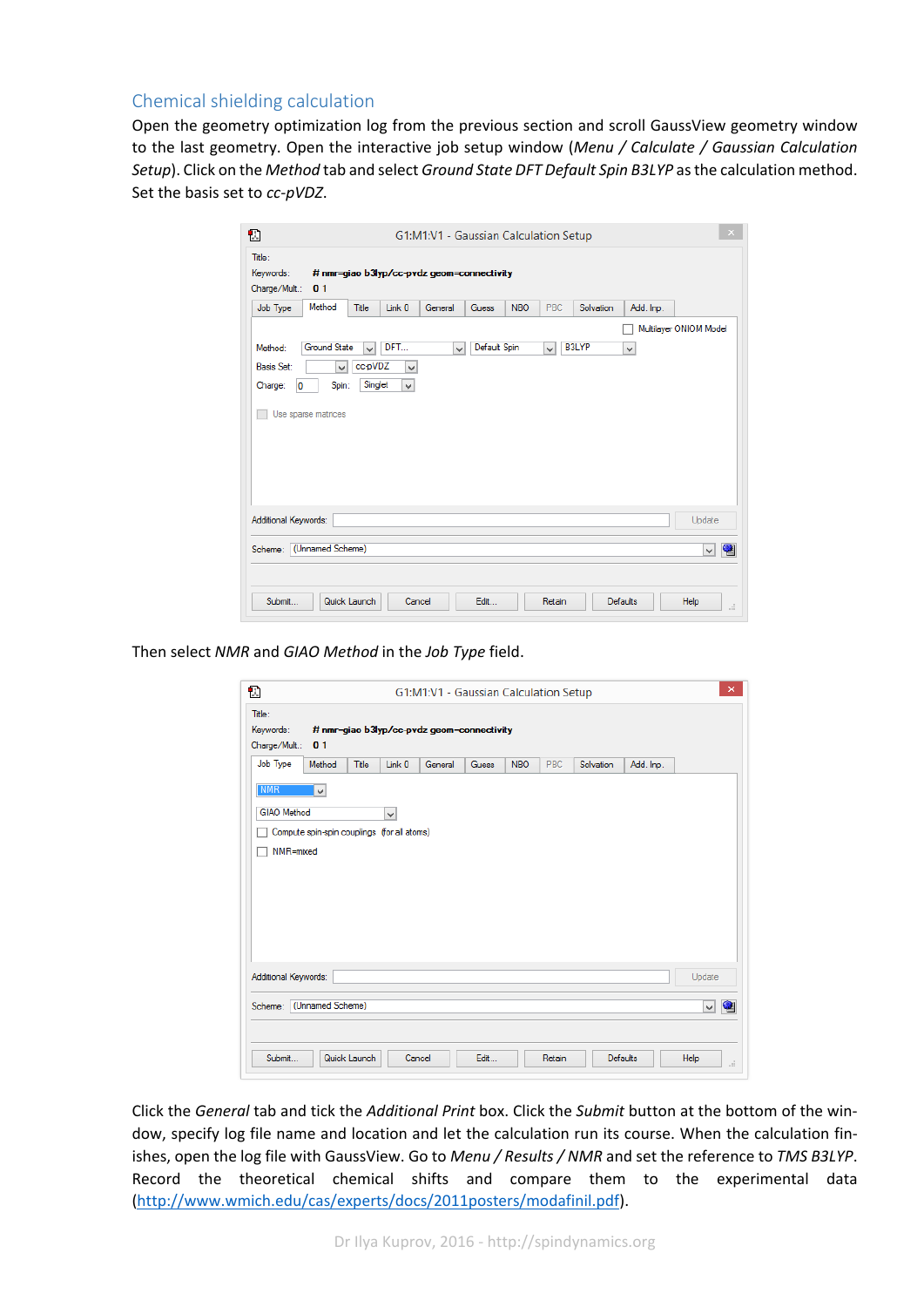## Report preparation

Write a 1500-word report, containing a brief introduction into the quantum mechanical methods you used for the calculation (PM6 semi‐empirics, DFT, GIAO) and into the geometry optimization technique (gradient descent) used by the program.

Briefly summarise your results and comment on the accuracy of the numbers you have obtained. Outline practical difficulties that are likely to be encountered in the experimental measurement of the NMR spec‐ trum of modafinil and compare the estimated cost of an experimental measurement to the cost of a quantum mechanical calculation.

It is strongly recommended that you explore *LaTeX* as a way of preparing your reports and *Origin* as a way of creating scientific plots – *LaTeX* is a *de facto* standard in academic writing and *Origin* is a sophisticated scientific data analysis package. Both are something a good chemist ought to know and both are available on the standard University workstations. For personal use, *LaTeX* is freely available online for all major operating systems and *Origin* may be downloaded from the iSolutions software page.

## Expectations

Given the nature of this assignment, there is no assessment of pre-labs, interim report, lab book or measurement data records. The mark for this practical will be based entirely on the submitted report. The following marking scheme will be applied to reports:

| <b>Feature</b>                               | Maximum mark out of 100 |
|----------------------------------------------|-------------------------|
| Introduction: objectives and problem setting | 5                       |
| Introduction: description of methods         | 10                      |
| Molecule drawing in GaussView                | 5                       |
| Energy and gradient convergence plots        | 10                      |
| Bond length plot (X-ray against PM6)         | 5                       |
| Bond length accuracy discussion              | 15                      |
| Chemical shift comparison with experiment    | 10                      |
| Chemical shift accuracy discussion           | 15                      |
| Report: quality of writing                   | 10                      |
| Report: quality of typesetting               | 5                       |
| Report: quality of references                | 10                      |

Word count deviation in excess of ±10% from 1500 words will incur a 10-point penalty. At least five references are expected. References should contain academic journal articles as well as books. Web links in the reference list will incur a 5‐point penalty.

The completed report for this practical must be submitted online as a single PDF file by the deadline indi‐ cated in the course coordinator's email. Penalties will be applied for late submission. Submissions more than five working days late will receive zero marks.

## Recommended literature

- 1. J.B. Foresman, A. Frisch, *"Exploring chemistry with electronic structure theory methods"*, Gaussian Inc., 2003.
- 2. A.R. Leach, *"Molecular modelling: principles and applications"*, Prentice Hall, 2001.
- 3. F. Jensen, *"Introduction to computational chemistry"*, Wiley, 2007.
- 4. A. Hinchliffe, *"Molecular modelling for beginners"*, Wiley, 2008.
- 5. *"Quantum Chemistry"* IK's online lecture course, http://spindynamics.org/support.php